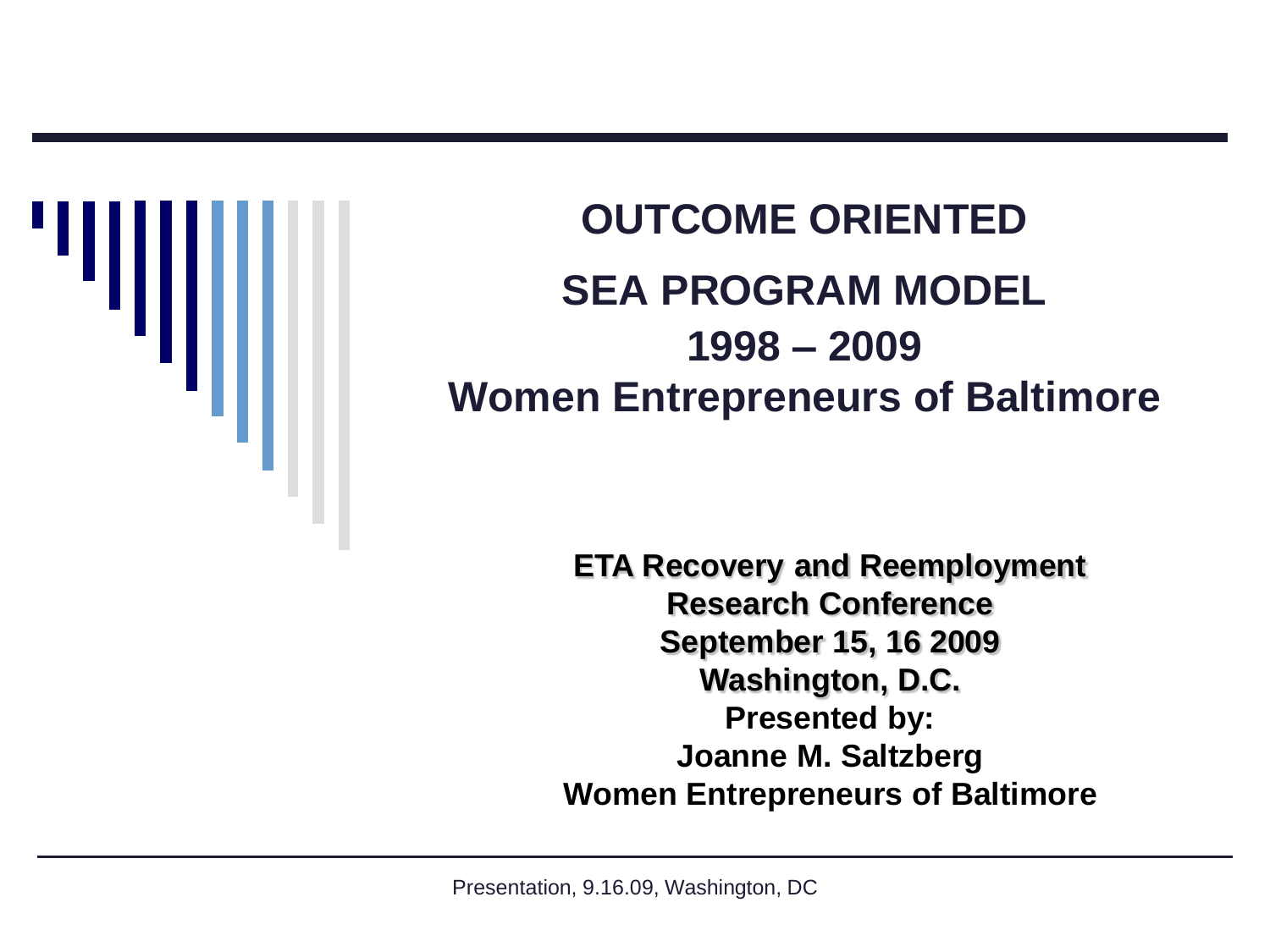### Women Entrepreneurs of Baltimore, Inc.

### **Vision**

■ New businesses started by our clients are flourishing, creating jobs, revitalizing neighborhoods and significantly contributing to the local economy

#### **Mission**

■ WEB builds strong businesses that lift up families and communities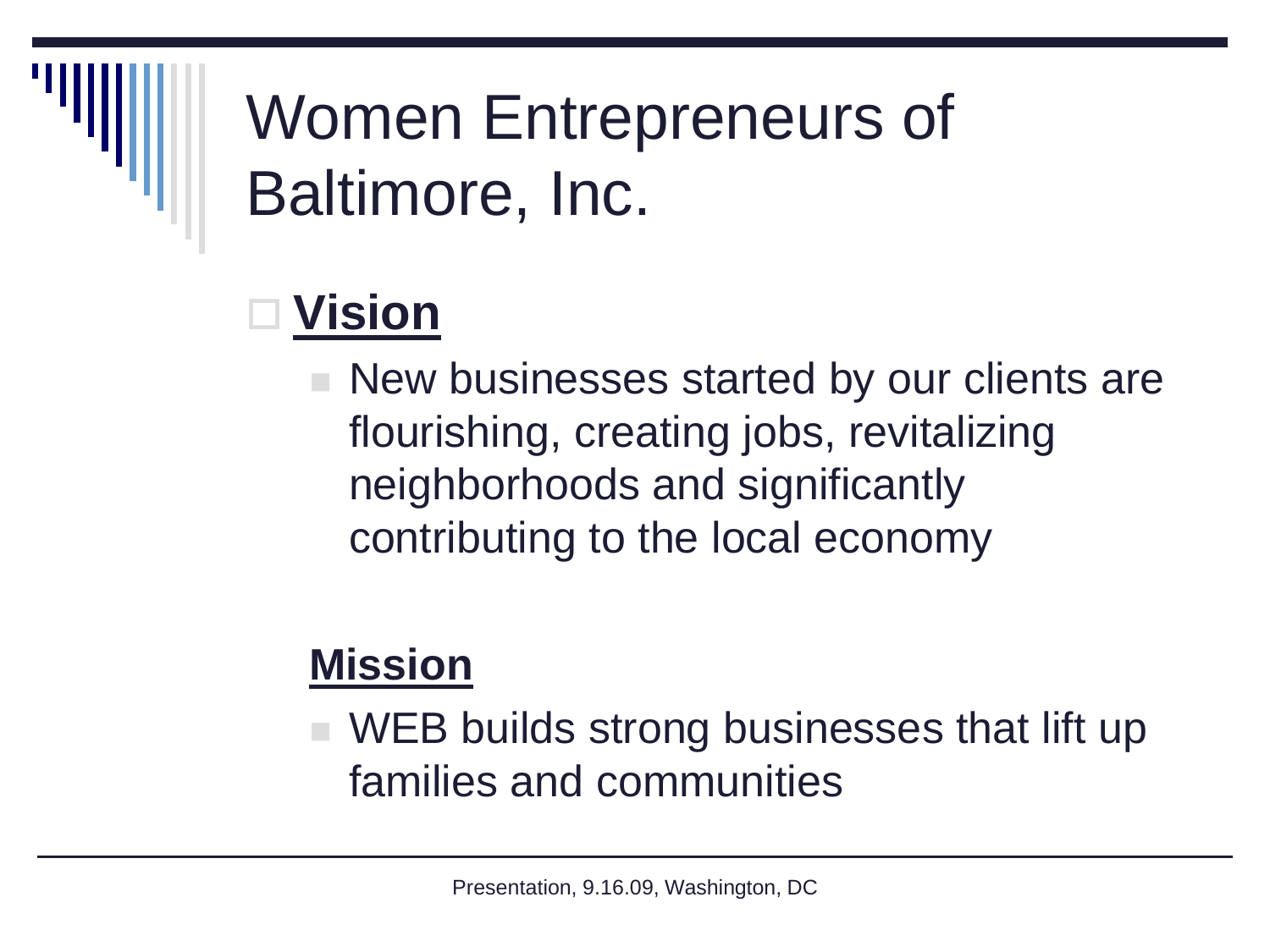# Women Entrepreneurs of Baltimore, Inc. (WEB)

- □ Founded in 1989 as an anti-poverty and job creation strategy
	- To provide microenterprise development services for limited income women, particularly those of color, in Baltimore City, and
	- To address chronic underemployment and poverty related to the loss of living wage jobs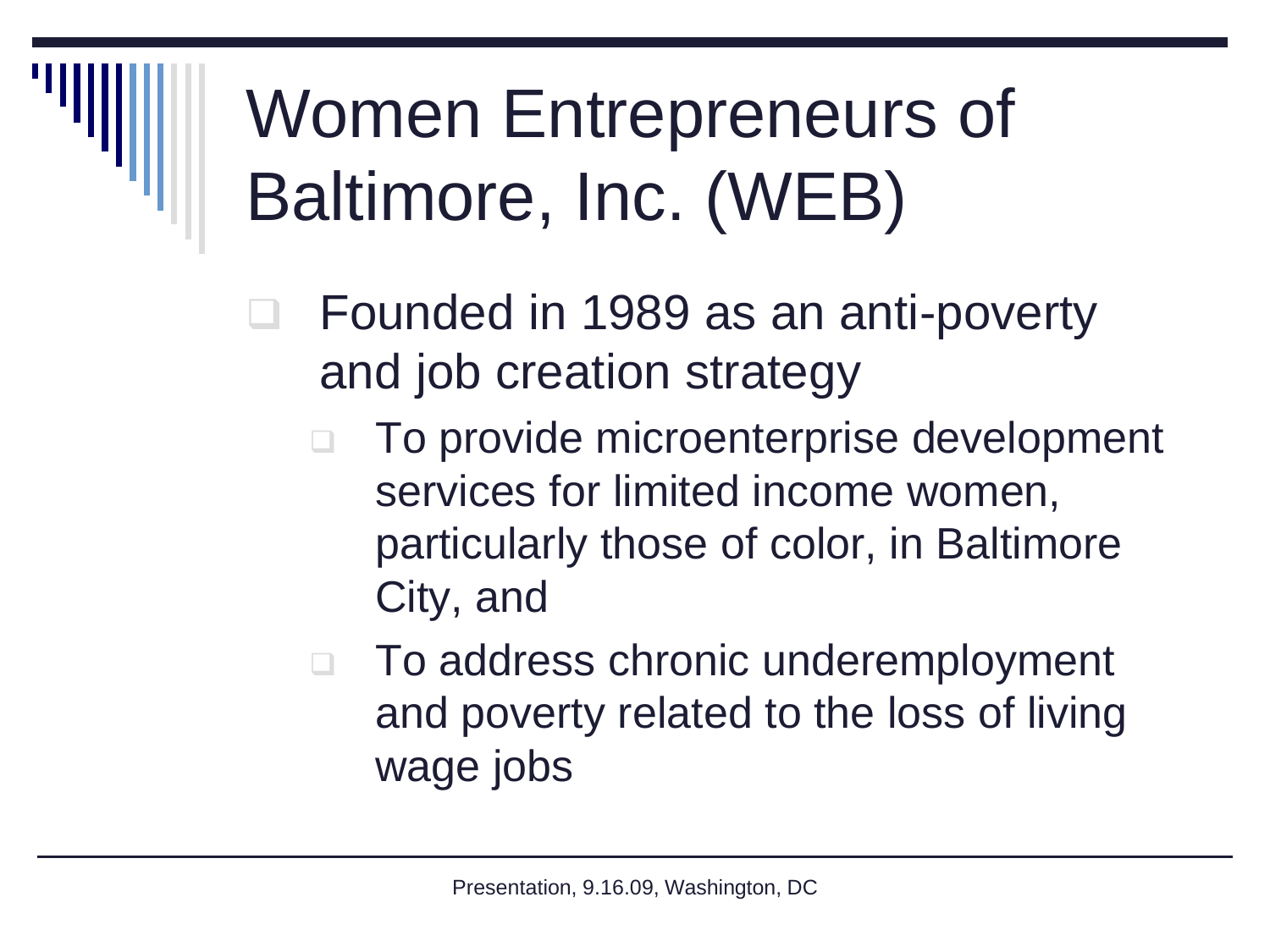# The WEB Program *Built for Economic Impact*

□ Rigorous, multi-level selection program

- □ Intensive business planning and skills development course
- □ Fully developed business and implementation plan
- □ Implementation counseling, technical assistance, and development services
- **□ Resource Directed Outcomes**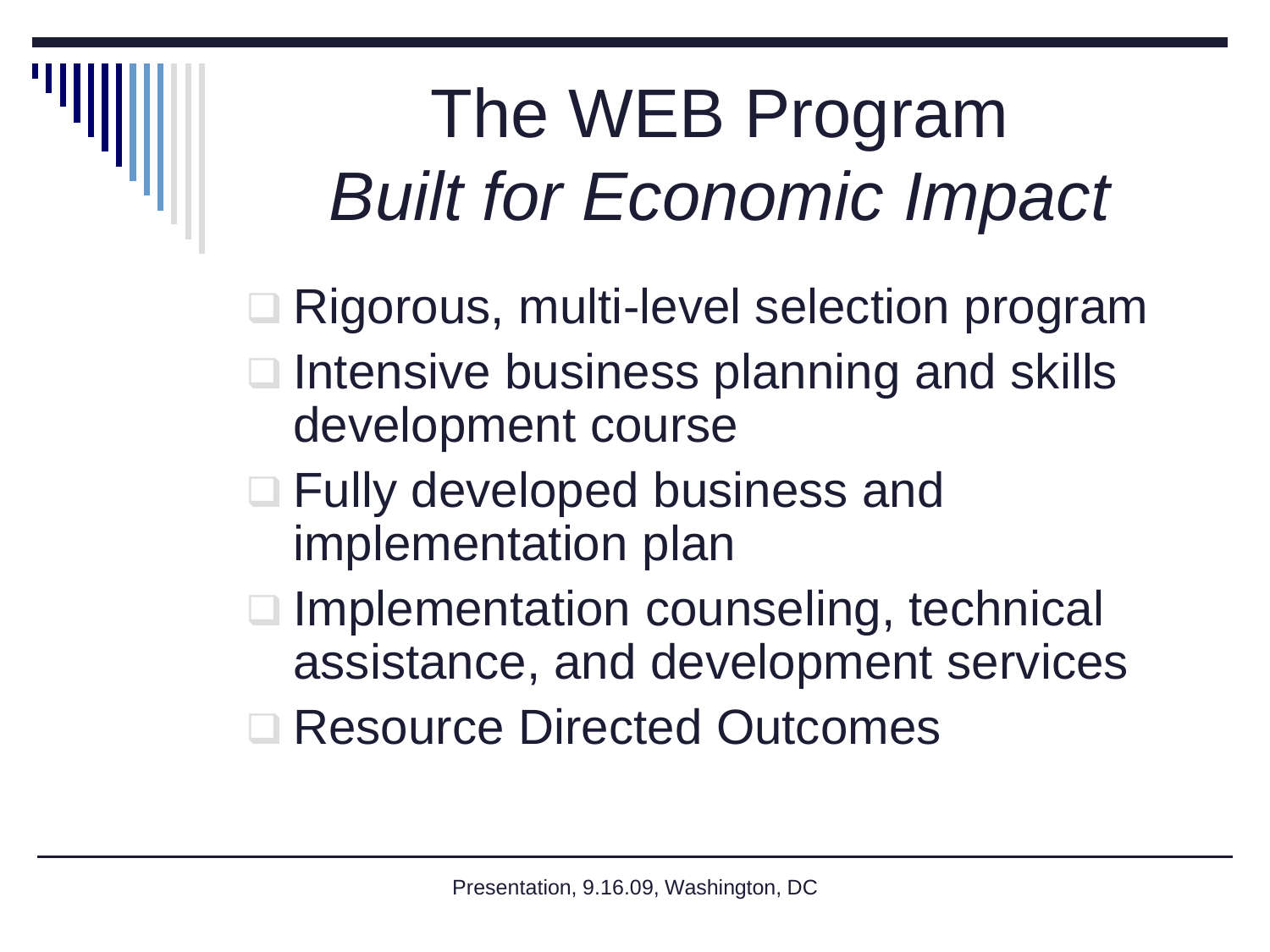### WEB – Key Stats

- 2300 graduates
	- 2000 business launched
- □ 2007 Aspen Institute Study FY2004 Grads
	- 75% 3 year business survival
	- **573,750 Average Business Revenue**
	- \$89,365 Household Income
	- **5.429 Average Personal Savings**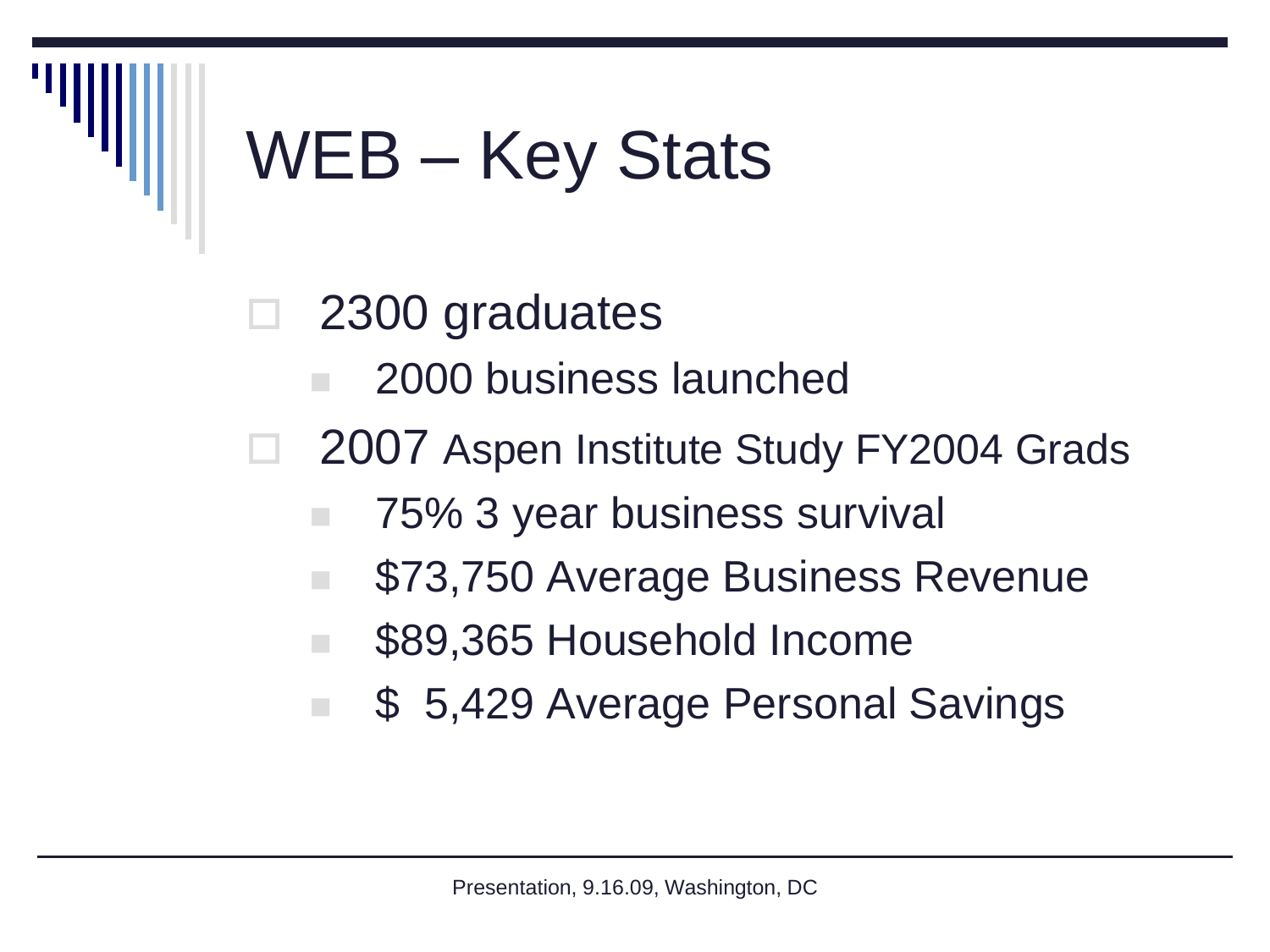□ SEA Program written into MD Law under the authority of Department of Licensing, Labor, and Regulation

#### First Contract Awarded in 1998 – Last Award in 2008

- Pure Pay for Performance Contract
- Outcomes are Linked to Payments  $\Box$  100% forfeit of 3 of 4 pay points if targets not achieved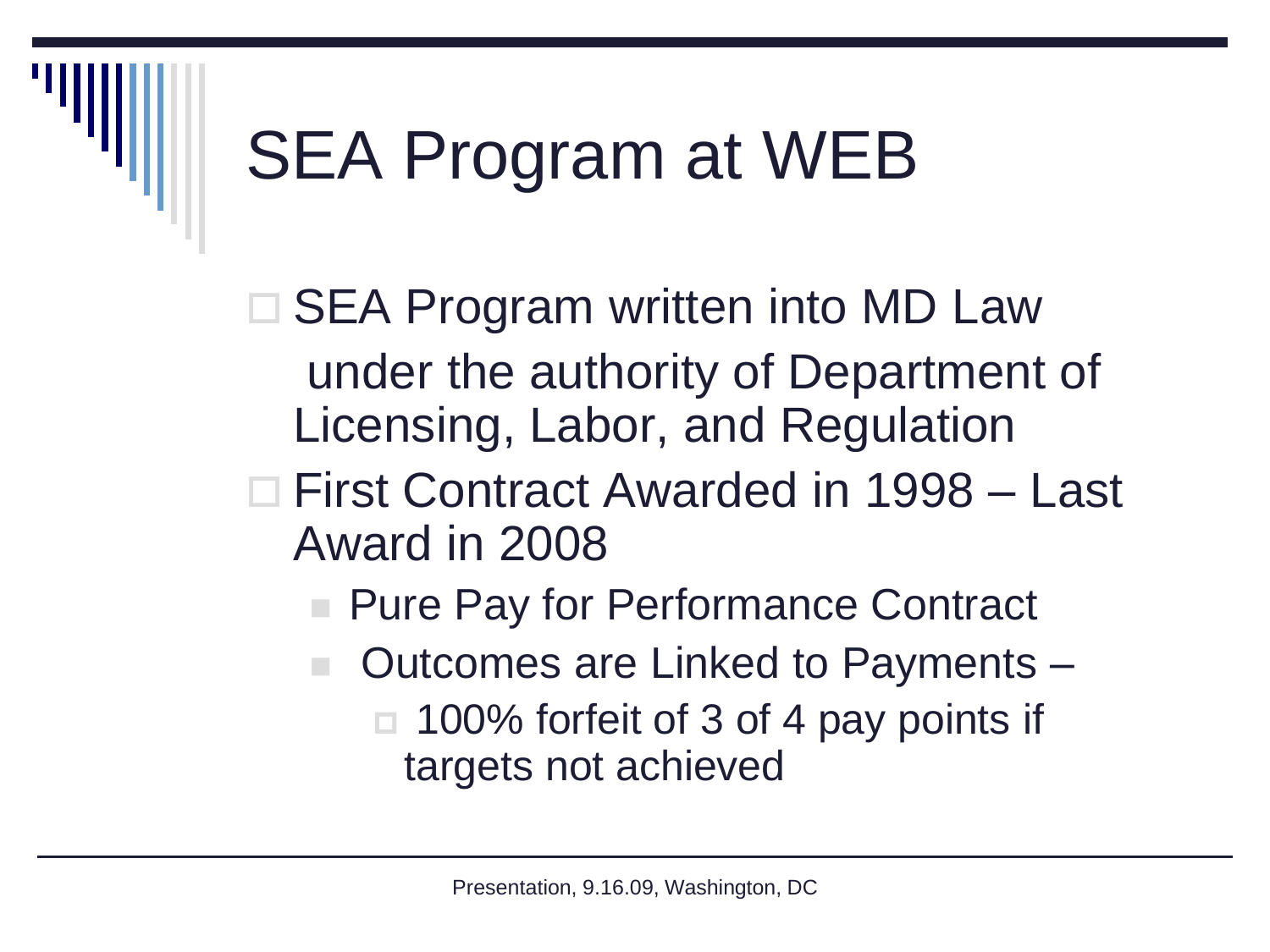### □ Program Model

- Currently serving 103 individuals annually in four business development cycles
- **DLLR** identifies and notifies eligible candidates
- Candidates return short application
- Candidates are invited to a one-hour information session where application is distributed – cold shower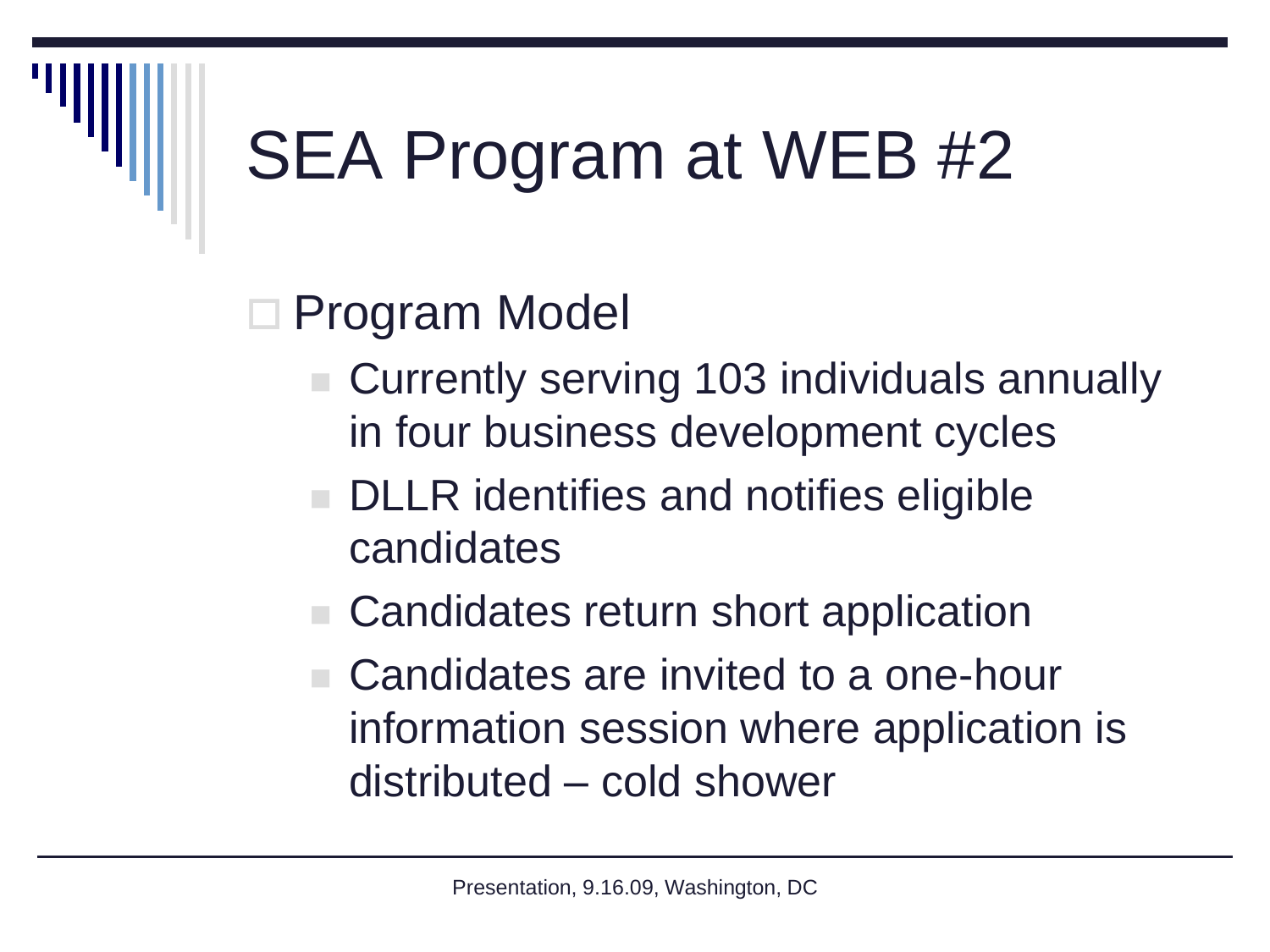- □ Applications received are reviewed for personal and business feasibility
- □ Candidates are invited to a screening
- tests, personality profile, and individual  $\square$  Screening includes writing and math interviews
- □ Successful candidates in good standing with the Division of Unemployment enter business planning class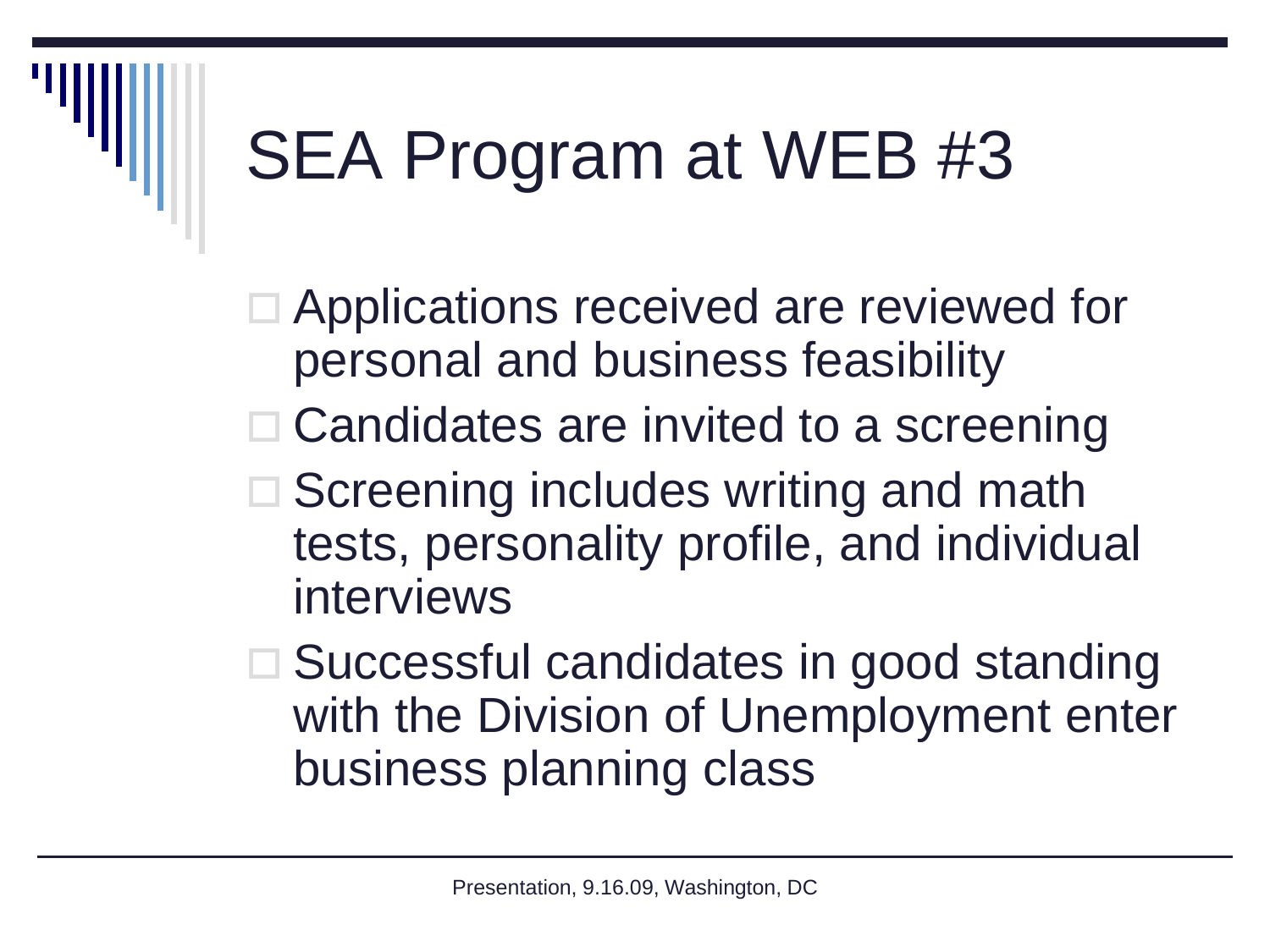Business Development Cycle Sample Stats

- 5000 letters sent out by DLLR
- 1000 short applications received
- 400-650 attend information session
- 175-350 submit long form application
- 75-85 invited to screening
- 25-26 accepted into class
- 20-24 complete class
- **18-22 launch business**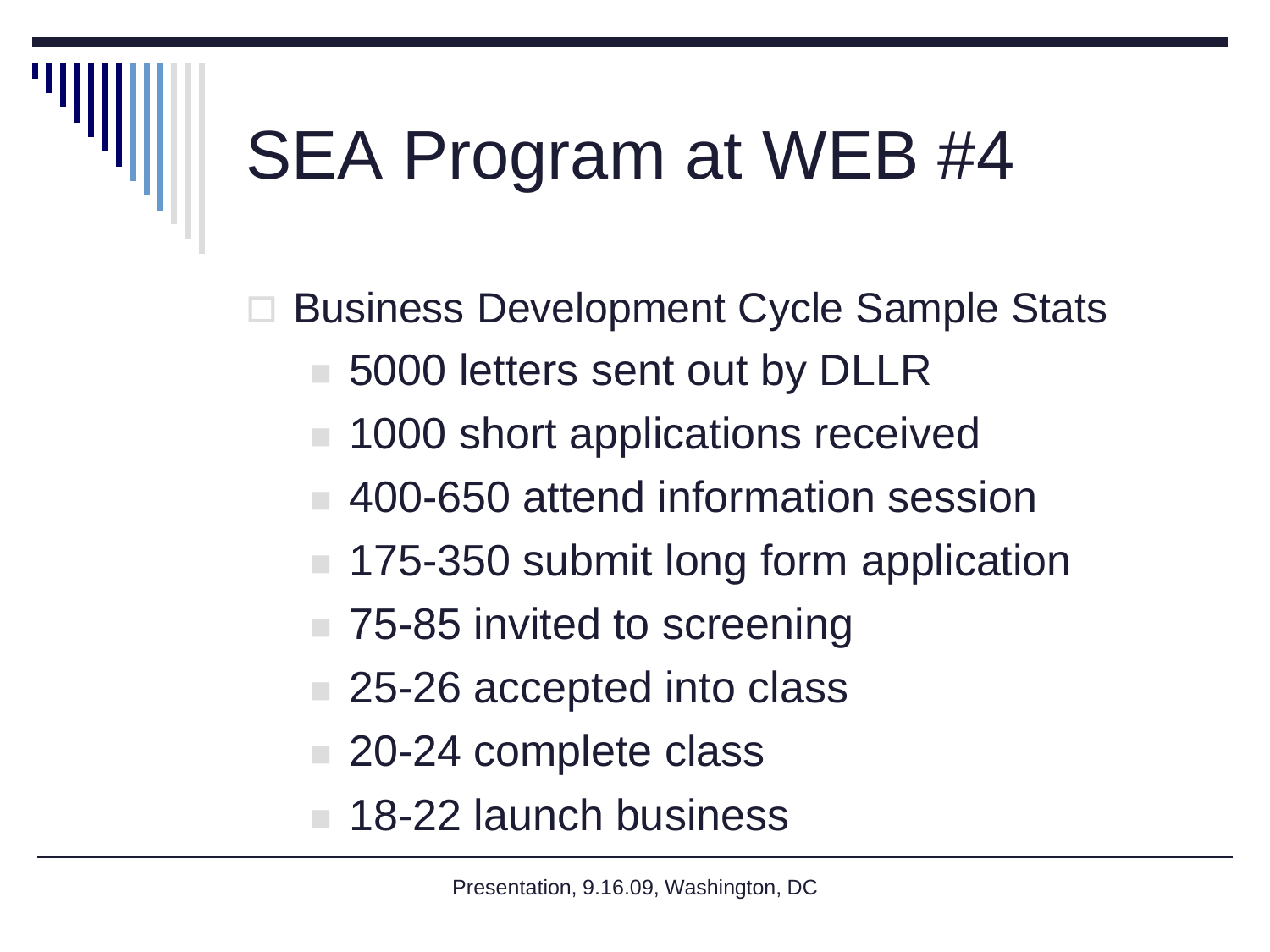Class is 8 weeks long; twice a week – 64 hours – WEB curriculum

- 120 200 hours  $\Box$  Independent research and writing – estimate is
- $\Box$  Clients meet with trainer/counselor X 3 during class, X1-2 post class
- □ Clients receive crisis counseling, as needed
- Successful graduates eligible for implementation services from WEB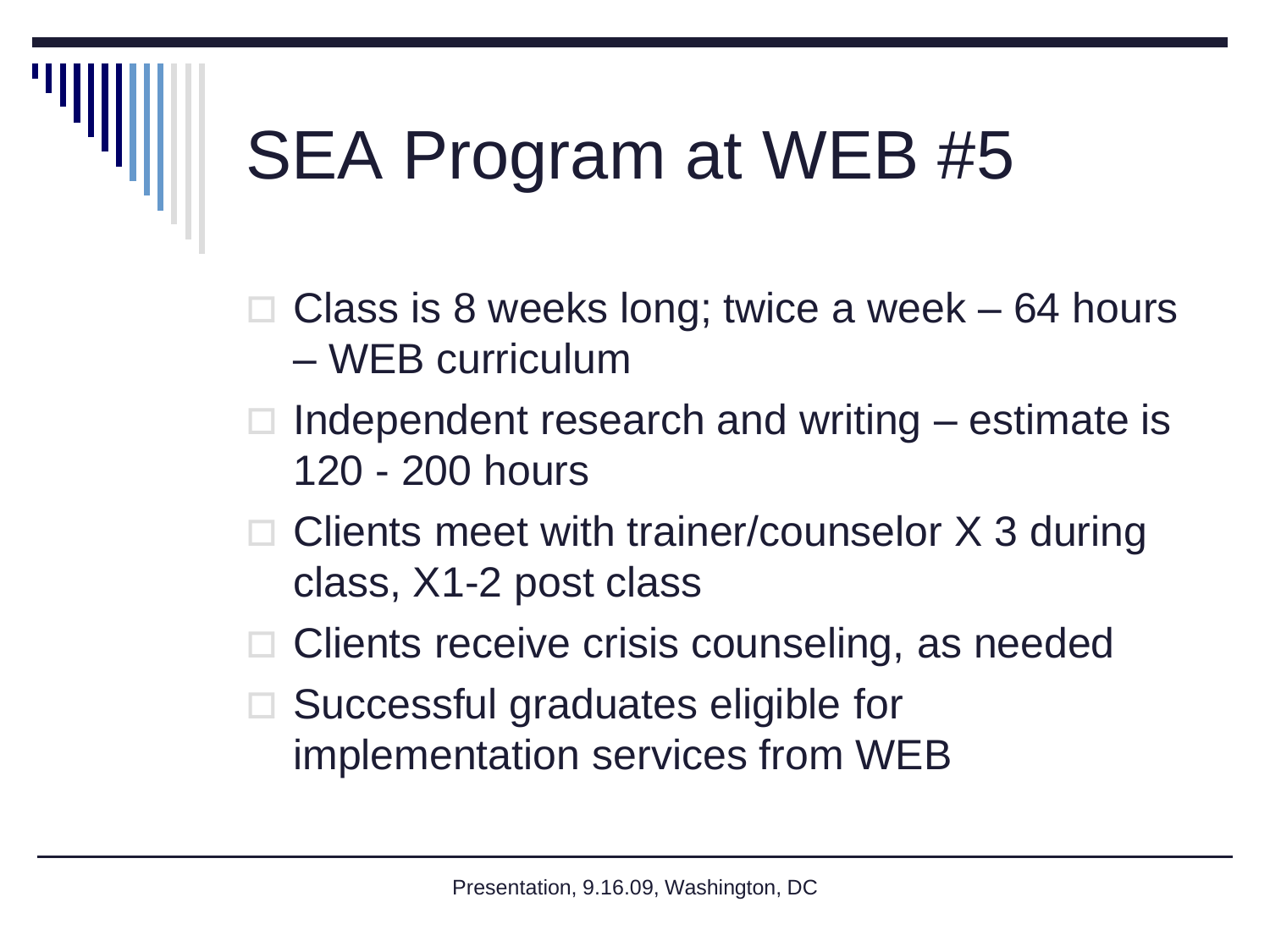#### Stats: 1998 – 2009

- **1292 individuals entered into business** development training – from across Maryland
- **1090 or 84.3% completed training**
- 832 or 77% of completions were in business at completion of training
- $\blacksquare$  Proof of business start up is revenue creation
- Over 80% of clients rate the program good to outstanding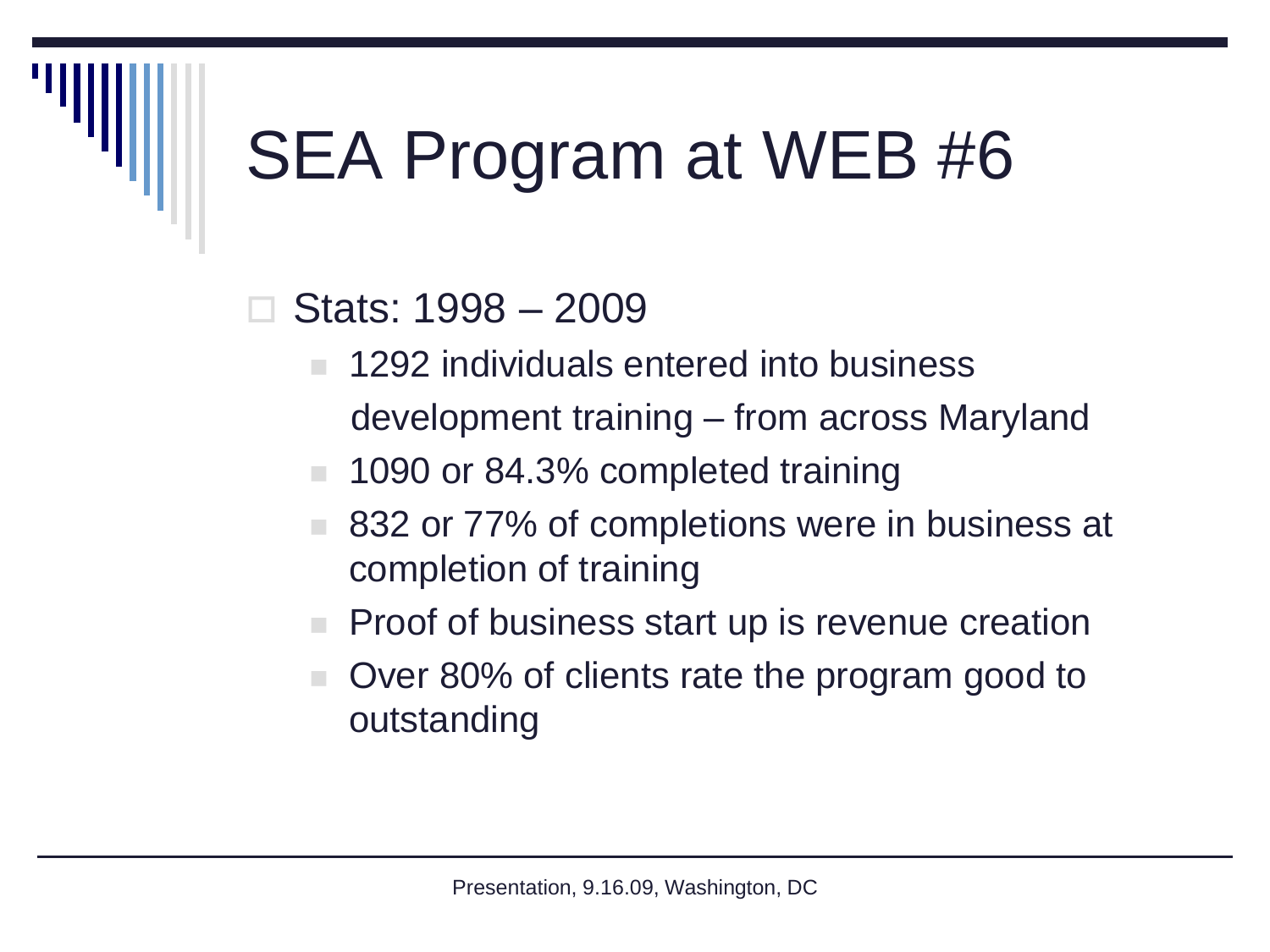### □ 2007 Aspen Institute Study, WEB v. SEA Outcomes WEB SEA Avg. Business Rev. \$73,759 \$85,957 Avg. Personal Savings \$ 5,429 \$ 6,493 Business Survival 75% 80% Job Creation 1.58 1.78 Total Annual Business Revenue \$3,181,967 \$1,986,098